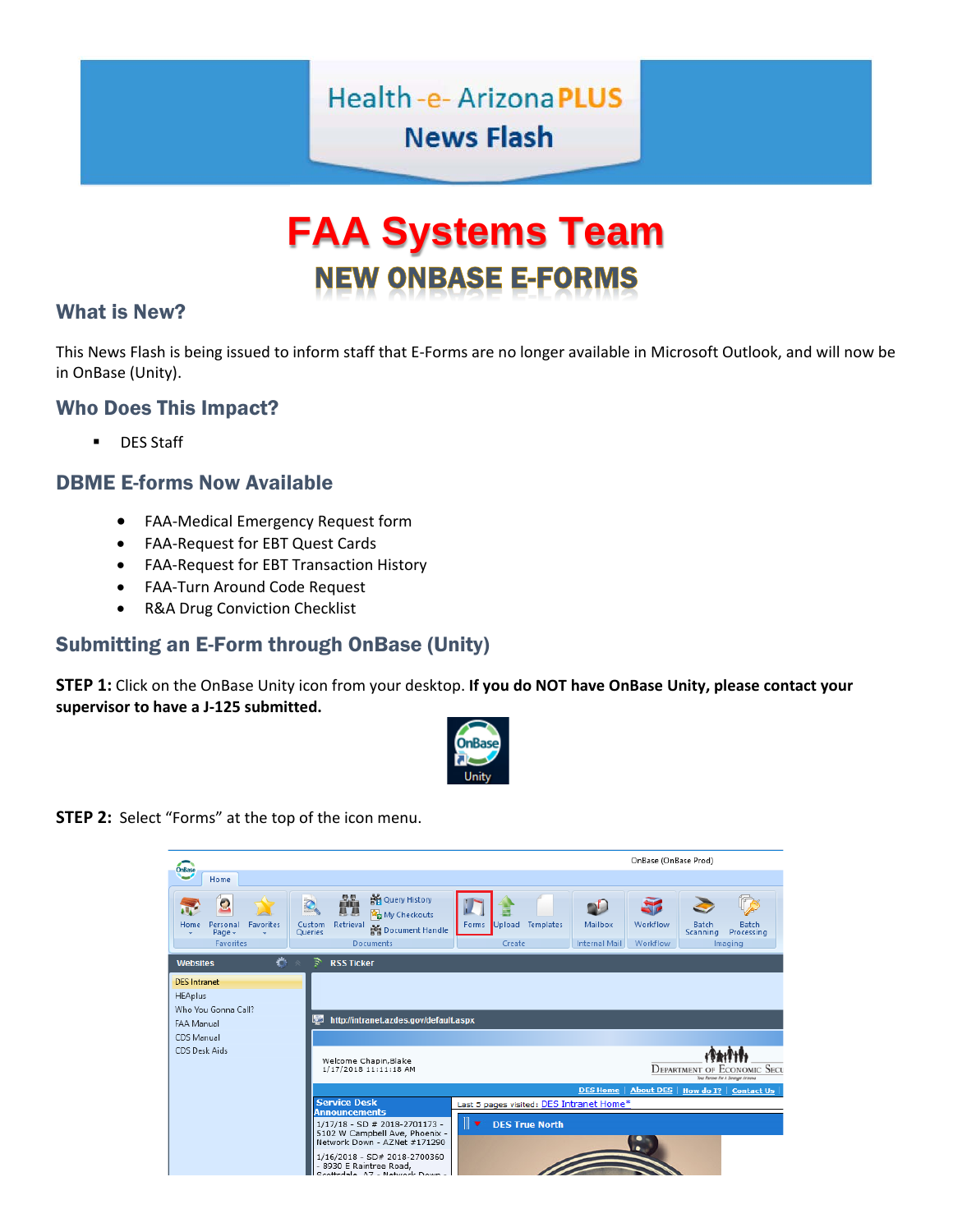**STEP 3:** The available DBME E-Forms will display to the left of the screen.

| Drettas                                                                                                             | OnBase (OnBase Prod)                                                                          |                                                                                                                                               |                                                     |
|---------------------------------------------------------------------------------------------------------------------|-----------------------------------------------------------------------------------------------|-----------------------------------------------------------------------------------------------------------------------------------------------|-----------------------------------------------------|
| Home                                                                                                                |                                                                                               |                                                                                                                                               |                                                     |
| Home<br>Personal<br>Favorites<br>Custom<br>Retrieval<br><b>Queries</b><br>Page<br><b>Documents</b><br>Favorites     | <b>College History</b><br>My Checkouts<br>Forms Upload Templates<br>Document Handle<br>Create | Mailbox<br>Workflow<br>Internal Mail<br>Workflow                                                                                              | Batch<br>Batch<br>Processing<br>Scanning<br>Imaging |
| Forms                                                                                                               | FAA Turn Around Code Request                                                                  |                                                                                                                                               |                                                     |
| <b>DE</b><br>$\mathbf{x}$<br>Find<br><b>DBME Barcodes</b><br>奏                                                      |                                                                                               | <b>FAA Turn Around Code Request</b>                                                                                                           |                                                     |
| Barcode Eform<br>Mass Change Barcode Cover Sheet                                                                    | <b>Request</b><br><b>Response</b>                                                             |                                                                                                                                               |                                                     |
| Mass Change Barcode Eform                                                                                           | <b>Requestor Info</b>                                                                         |                                                                                                                                               |                                                     |
| <b>DBME E-Forms</b><br>朱<br>FAA Medical Emergency Request Form<br><b>AM FAA Request for EBT Transaction History</b> | <b>Requestor's Name</b><br>Chapin, Blake<br><b>Requestor Phone</b>                            |                                                                                                                                               | <b>Request Date</b><br>01/12/2018                   |
| <b>FAA Turn Around Code Request</b><br>FAA-Request for EBT Quest Cards<br>R&A Drug Conviction Checklist Form        |                                                                                               | TO REQUEST A CODE: Check the appropriate boxe(s) and complete the inform<br>you need, then hit the SUBMIT button near the bottom of the page. |                                                     |
|                                                                                                                     | Carrier Name<br>Hospital Code<br>Language Code (Spoken or read)                               |                                                                                                                                               |                                                     |
|                                                                                                                     | Submit                                                                                        |                                                                                                                                               |                                                     |

**STEP 4:** Once filling out the information requested in the form, select "Submit". A pop-up will appear asking, "Would you like to create a new form?", and you may select Yes or No. You will receive an email confirmation indicating the form was submitted successfully.

| <b>FAA Turn Around Code Request</b>                                                  |                                                          |                                                         |  |  |
|--------------------------------------------------------------------------------------|----------------------------------------------------------|---------------------------------------------------------|--|--|
| <b>Response</b><br><b>Request</b>                                                    |                                                          |                                                         |  |  |
| <b>Requestor Info</b>                                                                |                                                          |                                                         |  |  |
| <b>Requestor's Name</b><br>Chapin, Blake                                             | <b>Request Date</b><br>01/17/2018                        |                                                         |  |  |
| <b>Requestor Phone</b><br>602-222-3333                                               |                                                          |                                                         |  |  |
| TO REQUEST A CODE: Check the appropriate boxe<br>button near the bottom of the page. | $\boldsymbol{Q}$<br>Would you like to create a new form? | elow for the type of code you need, then hit the SUBMIT |  |  |
| <b>√</b> Carrier Name                                                                | Yes<br>No.                                               |                                                         |  |  |
| <b>Carrier Name(s)</b><br><b>Blue Cross/Blue Shield</b>                              | <b>Carrier Phone</b><br>602-123-4567                     |                                                         |  |  |
| Hospital Code<br>Language Code (Spoken or read)                                      |                                                          |                                                         |  |  |
| Submit                                                                               |                                                          |                                                         |  |  |